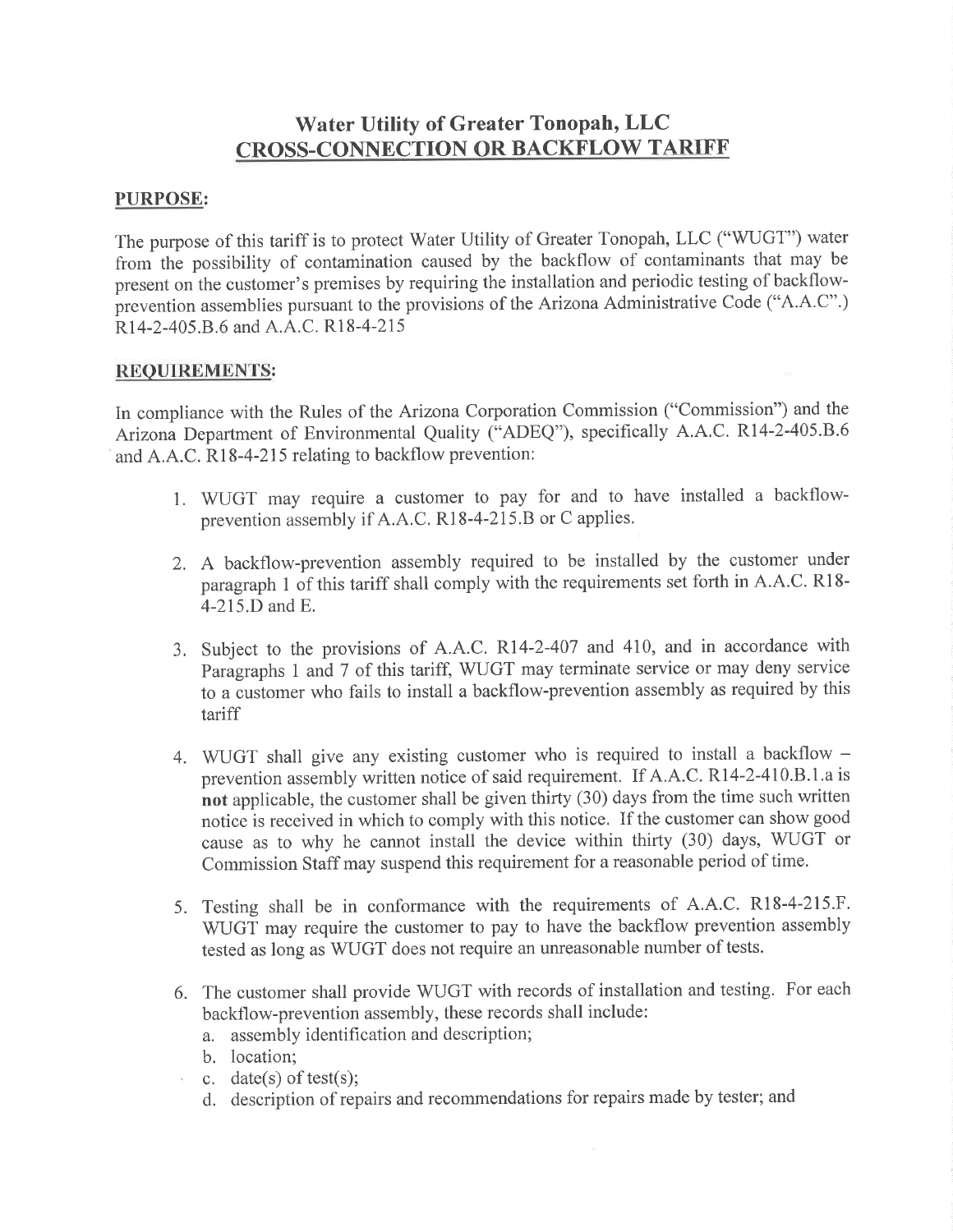- e. the tester's name and certificate number
- 7. In the event the backflow-prevention assembly does not function properly or fails any test, and an obvious hazard as contemplated under A.A.C. R14-2-410.B.1.a. exists, WHGT may terminate service immediately and without notice. The backflow WUGT may terminate service immediately and without notice. prevention assembly shall be repaired or replaced by the customer and retested.
- 8. In the event the backflow-prevention assembly does not function properly or fails any test, or in the event that a customer fails to comply with the testing requirement, and A.A.C. R14-2-410.8.1.a. is not applicable, the backflow-prevention assembly shall be repaired or replaced within fourteen (14) days of the initial discovery of the deficiency in the assembly or its function. Failure to remedy the deficiency or dysfunction of the assembly, or failure to retest, shall be grounds for termination of water service in accordance with A.A.C. RI4-2-4I0.

#### ADDITIONAL INFORMATION: (supplement to the above tariff)

Specific details regarding the WUGT Cross Connection/Backflow Prevention Program are outlined in the following pages.

Effective Date: June 7, 2009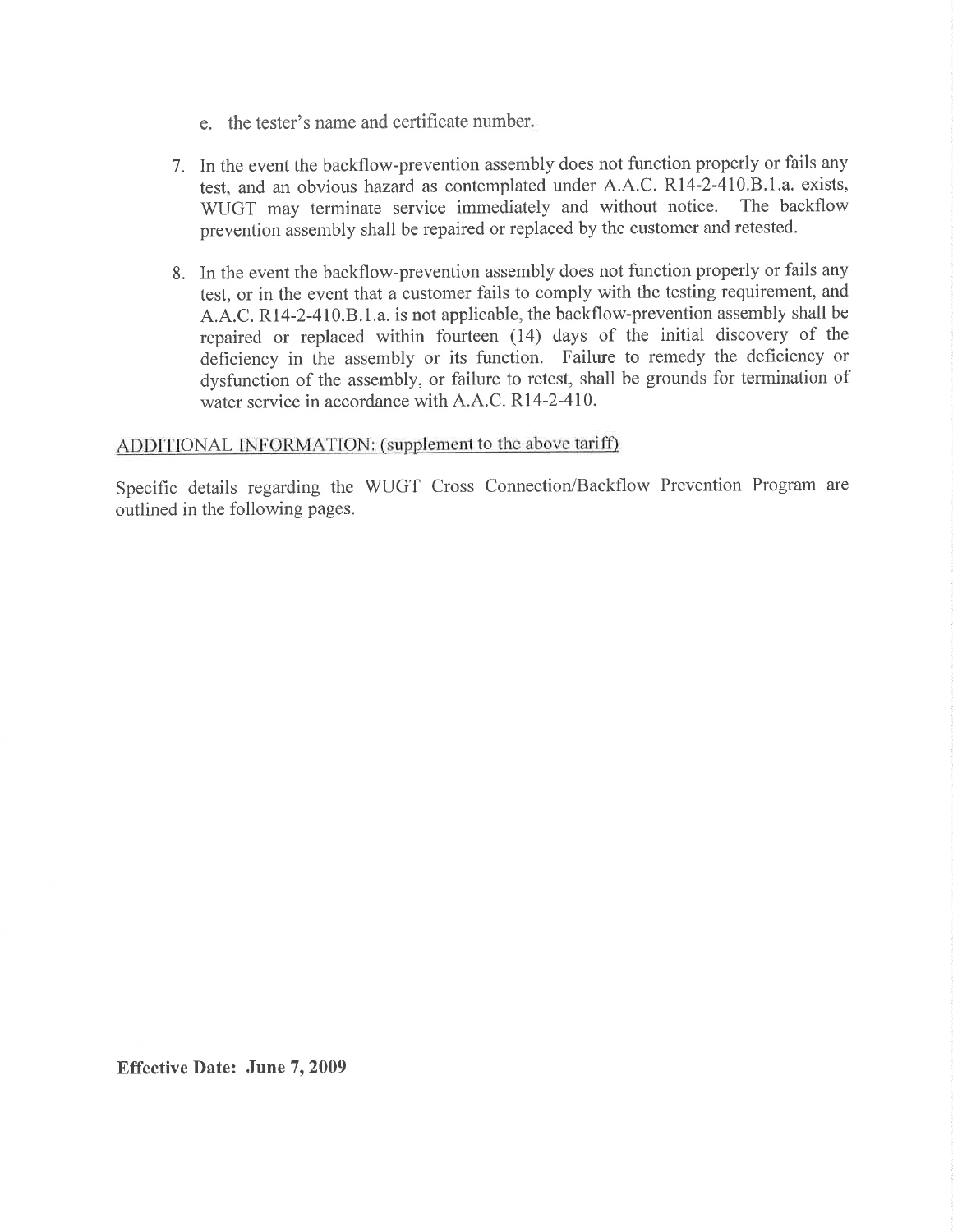# Water Utility of Greater Tonopah, LLC

## Cross-Connection/Back Flow Prevention Program

### Rationale

In accordance with Arizona Administrative Code R18-04-115, a public water system shall protect its system from contamination caused by backflow through unprotected crossconnections by requiring the installation and periodic testing of backflow prevention assemblies. AAC R14-2-405.B.6 requires that any customer's lines be installed so as to prevent crossconnection or backflow.

Water Utility of Greater Tonopah, LLC ("WUGT") requires backflow prevention assemblies to be installed and/or retrofitted at the service connection of those establishments where there exists a possibility of contamination caused by backflow through unprotected cross-connections which are not specifically exempted by the subject rule.

In all cases, the need for and the type of backflow prevention assembly will be specified by WUGT, and will be located on the customer's side of the service connection. The approved backflow prevention device will be installed, owned, tested and maintained by the customer. The minimum level of backflow protection that is provided to protect <sup>a</sup> public water system shall be the level recommended in:

Section 7.2 of the Manual of Cross-Connection Control Ninth Edition, USC-FCCCHR KAP-200 University Park MC-2531 Los Angeles, California 90089-2531 December 1993 (and no future editions or amendments)

The type of backflow-protection assembly ("BPA") installed will be determined by the relative hazardà posed by each customer account in its category. Inspecting and testing of installed BPA's must be conducted by a certified backflow tester who shall submit a written report to WUGT. All BPA's will be subjected to annual testing to be performed by a certified backflow tester.

#### Procedure for Existing Customers

All customer accounts will be reviewed by customer listing as well as on site surveys as needed, and placed into one of five categories.

| Category #1 Animal clinics, car washes, laundries, pest control, some restaurants, etc. |
|-----------------------------------------------------------------------------------------|
| BPA required: Reduced Pressure Backflow Assembly                                        |

Category # 2 Restaurants, schools, medical/dental offices, retail establishments BPA required: Reduced Pressure Backflow Assembly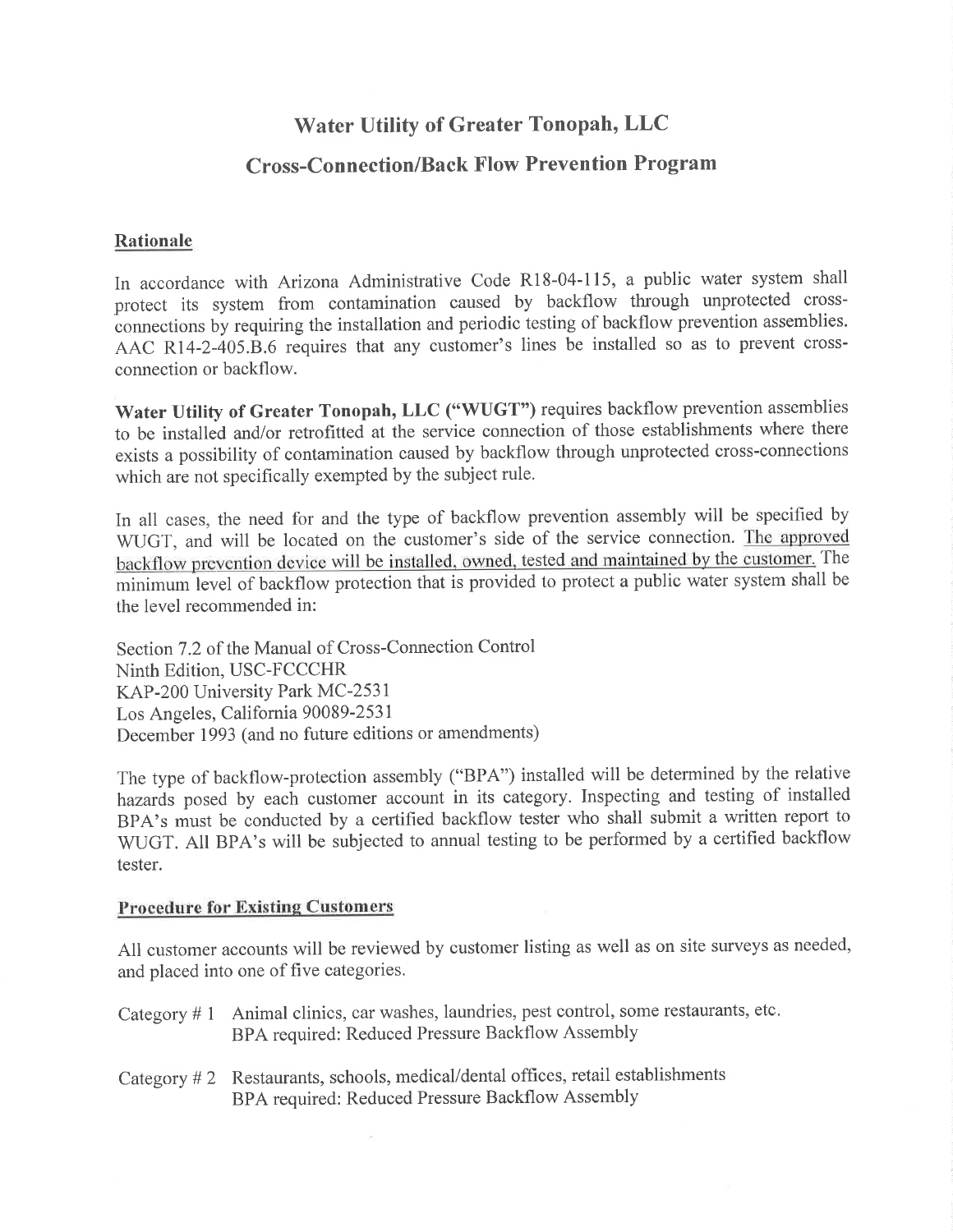- Category  $# 3$  Multi-family residences with common and dual plumbing BPA required: Reduced Pressure or Double Check
- Category # 4 Non chemical dispensing irrigation systems and zoned horse and/or animal BPA required: Reduced Pressure or Double Check
- Category  $# 5$  Class 1 and 2 fire protection systems BPA required: To be determined

The type of BPA required will depend upon the level of potential contamination. If the potential is low, then a lower grade of BPA may be installed on receipt of approval by WUG.

#### Non- Exempt Single Familv Residences

Backflow Prevention Assemblies are required in single family residences if any of the following conditions exist and subjected to be determined by WUGT:

- 1. Customer owns a private own well and is served additionally by the utility BPA required- Reduced Pressure
- 2. Zoned horse and/or animal acreage properties BPA required- Double Check Valve or Reduced Pressure
- 3. Operating a home business whose business is subjected to receipt, generation or storage of hazardous materials BPA required- Double Check Valve or Reduced Pressure
- 4. Residential properties where the potential for cross connections exists (eg. landscape irrigation with recycled water, dual water main installations with potable and non-potable water) BPA required- Reduced Pressure

Procedure for New Construction

WUGT has the sole discretion to require the installation of a backflow prevention assembly (BPA) in order to protect the public water supply. This requirement and type of BPA will be determined at the plan review stage, and may be amended by a Cross-Connection Survey (see Appendix A) completed by WUGT.

#### **Installation and Testing**

The following types of notification will be provided to WUGT customers: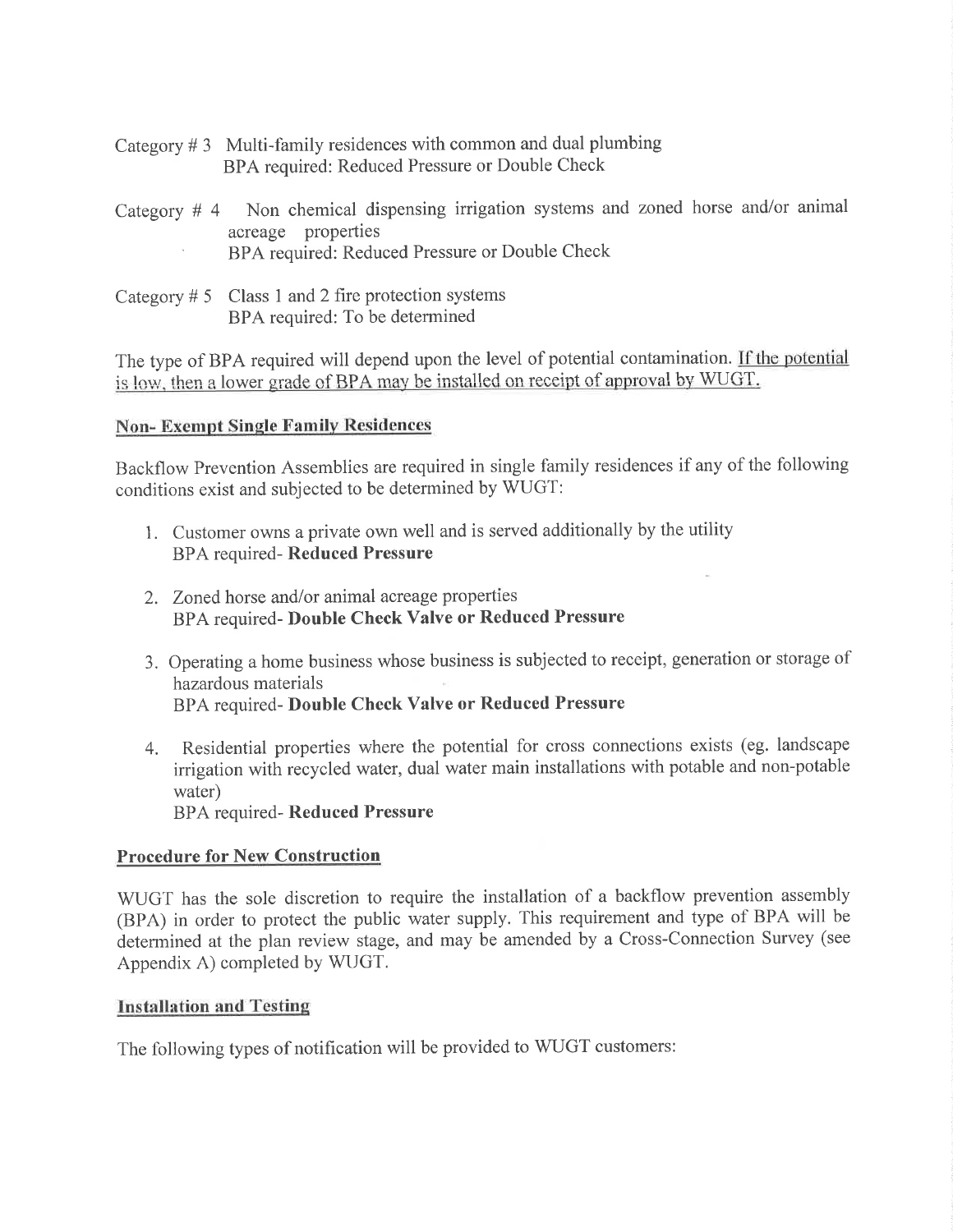- 1. Information letter This letter is for existing and new customers and explains Backflow prevention and the need for compliance. See Appendix B.
- 2. Ñotice to install a backflow prevention assembly Initial notice sent to the customer after the utility establishes the customer's requirement to have a BPA determined by the survey results. The customer is given notice to comply with this requirement within 30 days. See Appendix C.
- 3. Second notice to install or test a BPA Reminder notice of the requirement to install or test. The customer is given notice to comply with this requirement within 14 days. See Appendix D.
- 4. Final Notice to install or test a BPA Final notice to the customer to comply with the requirement of the backflow prevention program and a determination to disconnect service. See Appendix E.
- 5. Disconnection Notice Notice to disconnect service with the date of disconnect if customer does not comply with the requirements of the backflow prevention program. See Appendix F.

### **Termination of Service**

All customers who fail to comply with the requirements of the backflow prevention program will be notified in accordance with AAC R14-2-4T0 of the termination of their water service.

If service is terminated, service will not be restored until an approved BPA is installed and tested and any reconnection fees are paid in accordance with WUGT's approved tariffs.

### **Notice**

The backflow prevention program is subject to periodic review therefore the procedures may be changed or altered as deemed necessary for the protection of public health. All changes shall comply with the current and/or future laws as well as the rules and regulations of the regulatory agencies. Any and all changes in procedure shall be forwarded to the jurisdictional regulatory agency for review prior to promulgation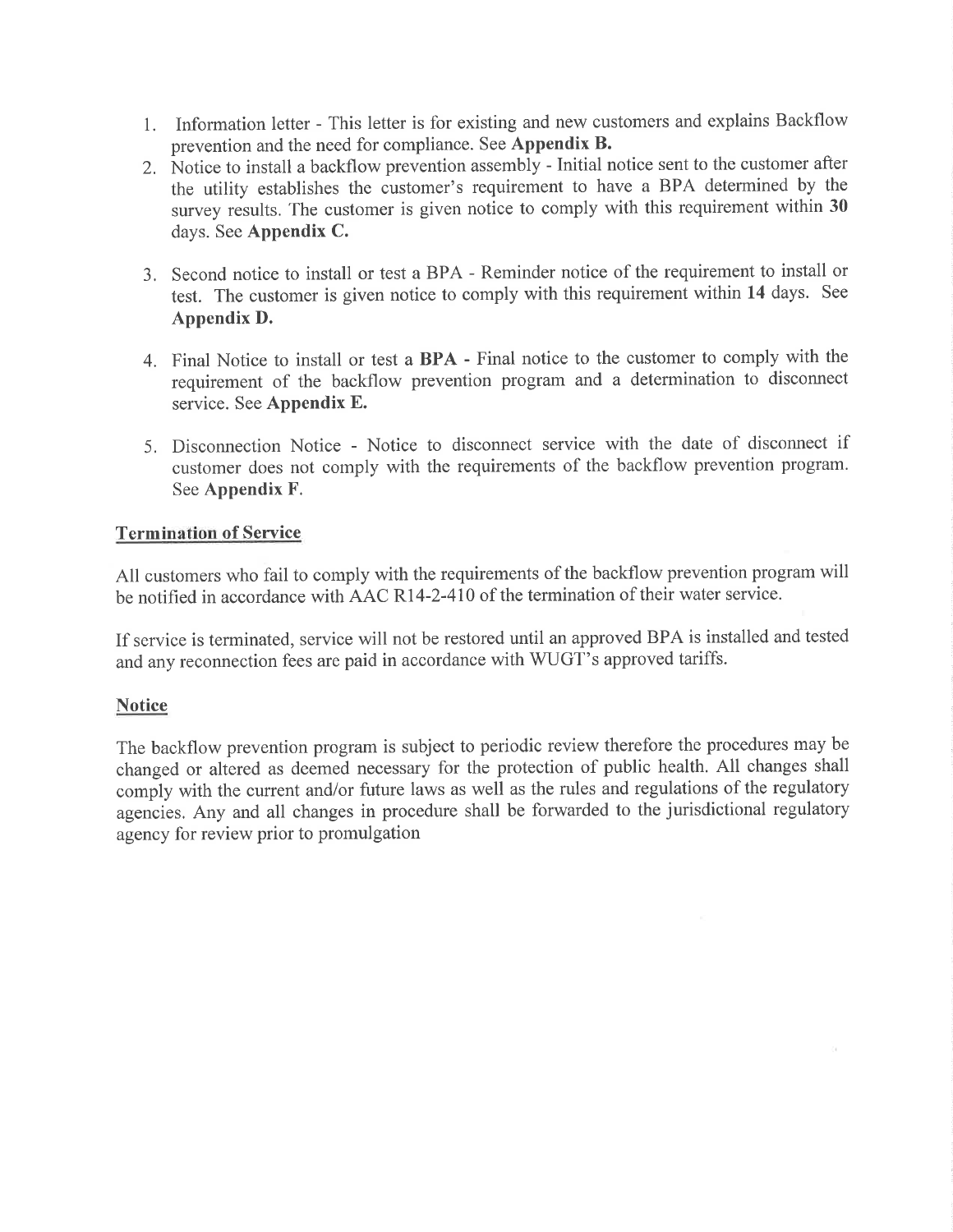#### Appendíx A

### **CROSS CONNECTION SURVEY**

Date:

Customer

Water service address:

Account #:

Meter #:

#### Does the property have a:

| Private operating well or other alternate water supply                                                   | $YES \Box NO \Box$ |                  |
|----------------------------------------------------------------------------------------------------------|--------------------|------------------|
| Retention area (pond) supplied by potable water supply                                                   | $YES$ $\square$    | NO <sub>□</sub>  |
| Automatic irrigation system or other facility with potential for<br>dispensing of chemical contamination |                    | NO <sub>II</sub> |
| Thermal Solar energy system                                                                              |                    | NO <sub>□</sub>  |
| Agricultural use or livestock (horses) related activity                                                  | $YES$ $\square$    | NO <sub>□</sub>  |
| All commercial business                                                                                  | $YES \square$      | NO <sub>□</sub>  |
| Home business using possible hazardous material                                                          |                    | NO n             |

If you answered "YES" to any of the above, you are required to **INSTALL** a Backflowprevention assembly. It must be tested at the time of installation and **ANNUALLY** thereafter. Reminder letters will be sent out each year prior to the anniversary date of the previous year's test.

Type of device required:

- Livestock Double Check Assembly
- o All others Reduced Pressure Assembly

### Thank you for your assistance in the protection of your water supply.

The backflow prevention program is instituted and enforced to help supply all of our customers with potable water that meets the requirements of the Federal Safe Drinking Water Act.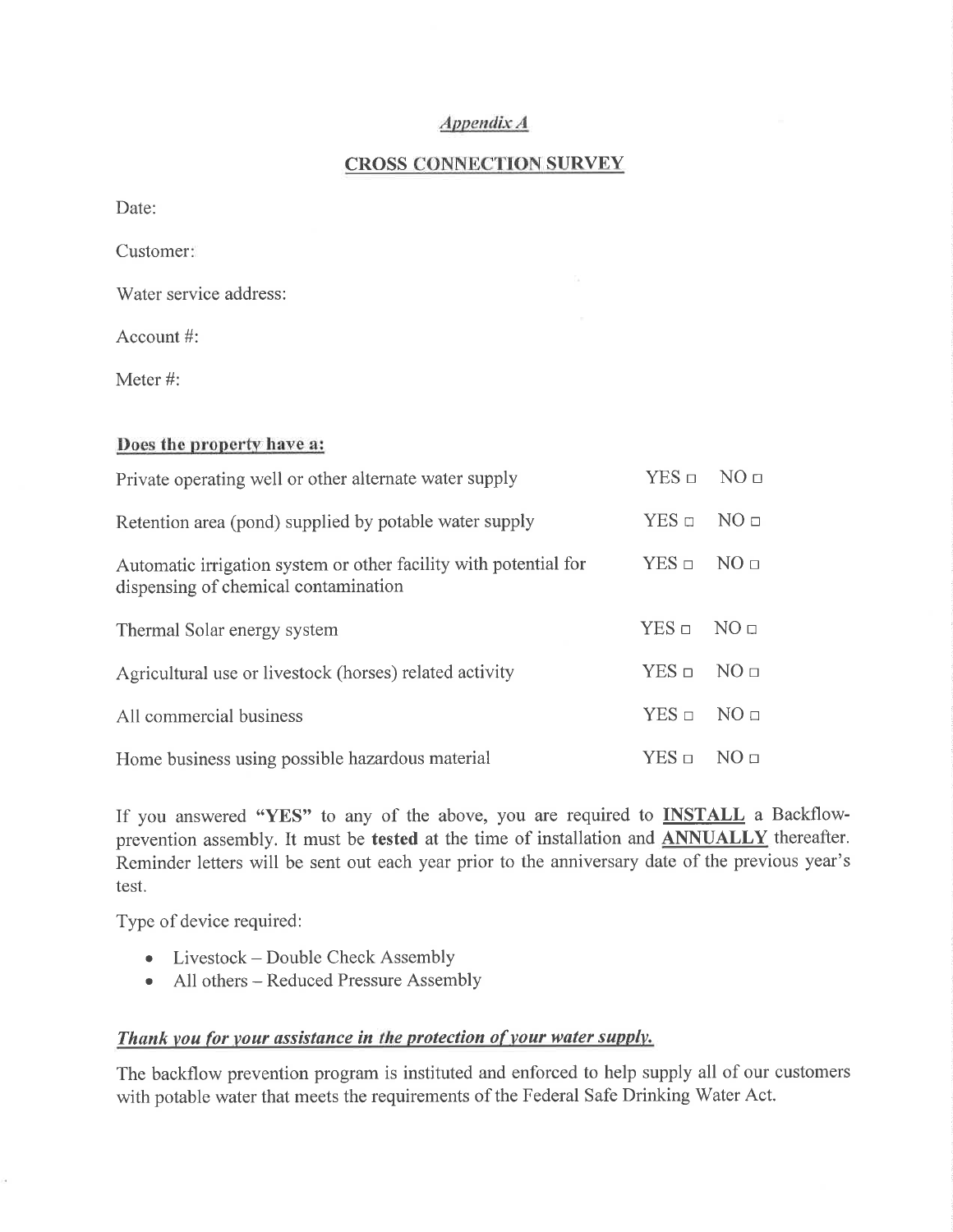### Appendíx B

### Backflow Prevention Information

Dear Customer,

This letter is to inform you the Water Utility of Greater Tonopah, LLC is required to implement a cross connection/backflow prevention program in your service area.

### What is backflow prevention?

Backflow prevention protects a public water supply from contamination caused by backflow through unprotected cross-connections. A backflow prevention program is a requirement of the Safe Drinking Water Act and AAC R18-4 et seq.

#### What is a Backflow Prevention Proqram?

A backflow prevention program requires the installation and annual testing of backflow prevention assemblies in all areas considered to be a potential cross-contamination hazard. A public water system shall maintain records of installations and tests performed on backflowprevention assemblies in its service area. Records shall be retained by the public water system for at least three years and shall be made available for review by the Arizona Department of Environmental Quality ("ADEQ") or its designee upon request.

#### What is a backflow prevention assembly device?

A backflow prevention device is a device that prevents the reversal of flow when pressures changes within a distribution system.

### Who is Responsible for Acquiring, Installing, Maintaining, and Testing a Backflow Prevention Assembly?

The Customer is responsible for acquiring, installing, maintaining and testing an approved BPA. Testing is required annually. The Customer must contact a certified installer in order to have the BPA properly installed. Installation and annual test certificates must be provided to the WUGT.

#### Where is a backflow prevention assembly installed?

A backflow prevention assembly shall be installed as close as practicable to the service connection. (Usually just past the water meter on the customer's side).

### Who is required to have a backflow prevention assembly installed?

- Any residential service connection with livestock on the premises. 1.
- Any residential service connection with on-site irrigation or dual plumbing, 2.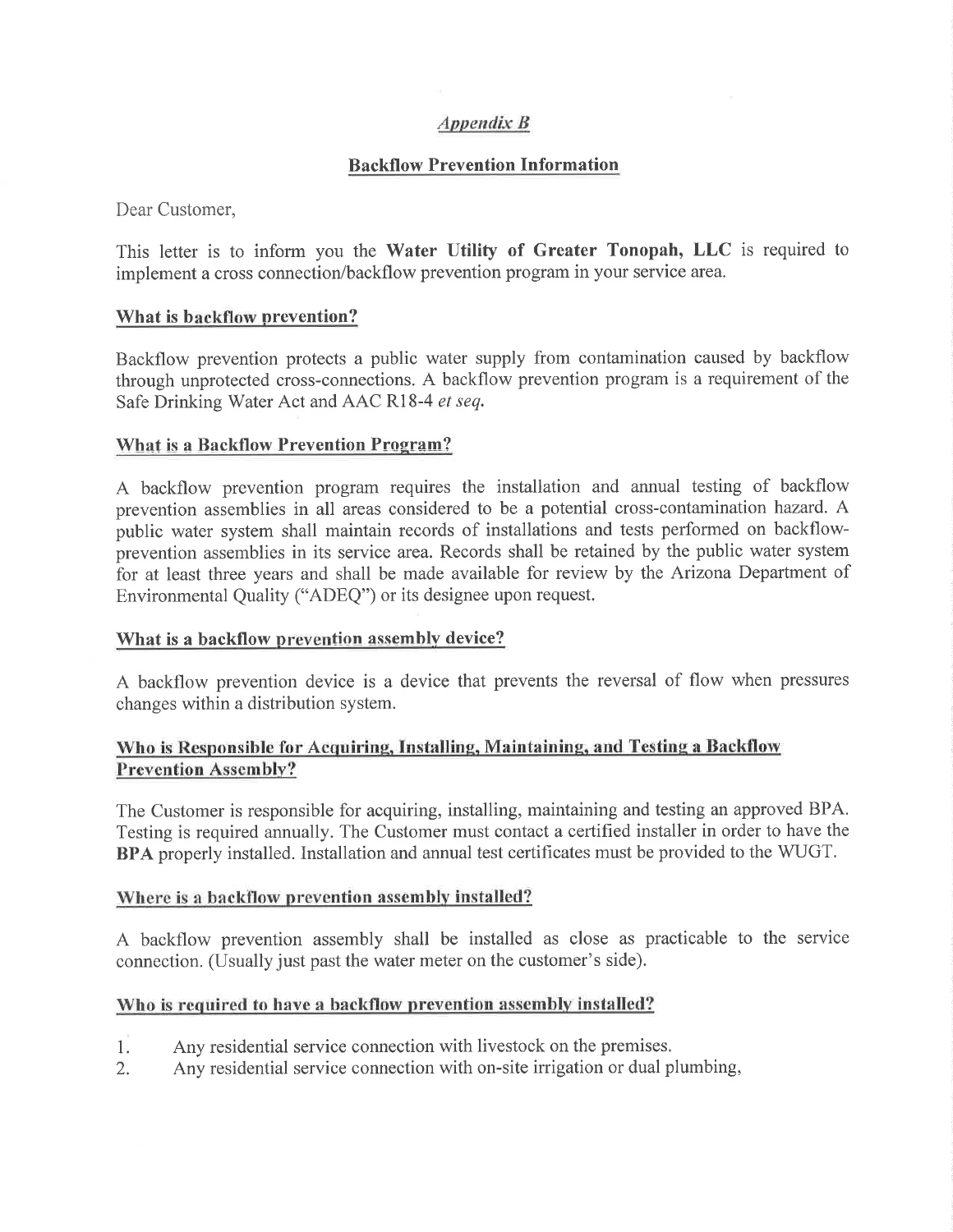- 3. Any residential service connection with a water supply that is not accepted as an additional source by the public water system or is not approved by ADEQ or its designee. (This source is commonly a private well).
- All commercial establishments.  $4.$
- Any connections considered by ADEQ or WUGT to be a hazard.  $5<sub>x</sub>$

### Who installs the backflow prevention assemblies?

Installation and testing must be performed by a person who is currently certified as a general tester by the California-Nevada section of the American Water Works Association (CA-NV Section, AWWA), the Arizona State Environmental Technical Training (ASETT) Center, or other certifying authority approved by ADEQ or its designee.

### Who will supply the installation and certification information?

Once you have hired a certified tester, the tester must provide WUGT with the original certificate of installation and test. We recommend you retain a copy for your records. It is the customer's responsibility to provide proof of test and certification.

The information that must be supplied:

- l. Assembly identification number and description,
- 2. Location,
- 3. Date of test,
- 4. Description of repairs and recommendations for repairs made by the tester, and
- 5. The tester's name and certificate number.

### \* \*Important Information\* \*

In accordance with the Federal Safe Drinking Water Act Amendments of 1986 and the provisions of the Arizona Administrative Code R18-4-115, failure to comply with this requirement shall be sufficient cause for termination of your water service. Upon request, WUGT can provide you with a copy of the Arizona Administrative Code R18-4-115. We appreciate your cooperation in this very important matter. If you should have any questions, please contact our main office at 866.940.1102.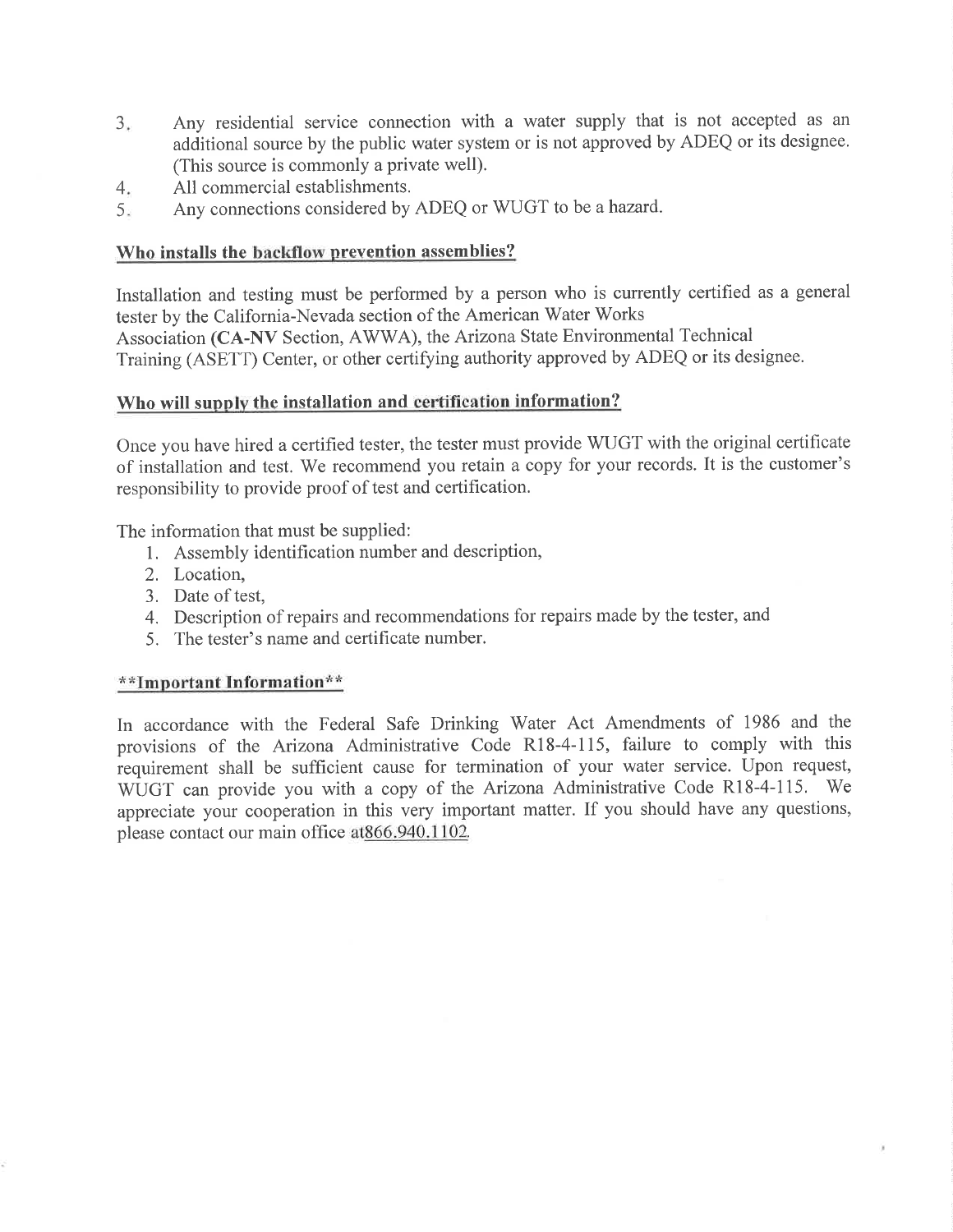### Appendix C

### NOTICE TO INSTALL AND/OR TEST BACKFLOW PREVENTION ASSEMBLY

Date:

Customer

Water Service Connection at:

Account #:

The Arizona Administrative Code, Rl8-04-115, as adopted by the Arizona Department of Environmental Quality for Cross-Connection requires mandatory installation and periodic testing of backflow assemblies, where it is determined that backflow is likely to occur.

In accordance with the Federal Safe Drinking Water Act Amendments of 1986 and the provisions of the R18-04-115, you are required to install and annually test one of the following approved backflow prevention assemblies for the purpose of protecting the potable water supply from substances which could endanger public health.

0 Double Check Valve Assembly 0 Reduced Pressure Principal Device 0 Pressure Vacuum Breaker

Reason for installation:

A list of reduced pressure principle backflow prevention assemblies that have been evaluated and approved by the Foundation for Cross-Connection Control and Hydraulic Research of the University of California should be available through certified plumbers. These assemblies have been adopted and approved by the State of Arizona and must be installed within 30 days from the date of this letter.

Backflow prevention assemblies are to be purchased, installed, maintained and annually tested at the customer's expense. The backflow prevention assemblies must be tested by a Certified Backflow prevention Assemblv Tester at the time of installation. Once the assembly has been installed and tested you should receive a copy of the certification. The Certified Tester will need to forward the original test report to:

Water Utility of Greater Tonopah, LLC  $21410$  N.  $19<sup>th</sup>$  Avenue Suite 220 Phoenix, AZ 85027

If you should have any questions or require further information, please contact the main office at 866.940.1102. Thank you for your cooperation in this very important matter.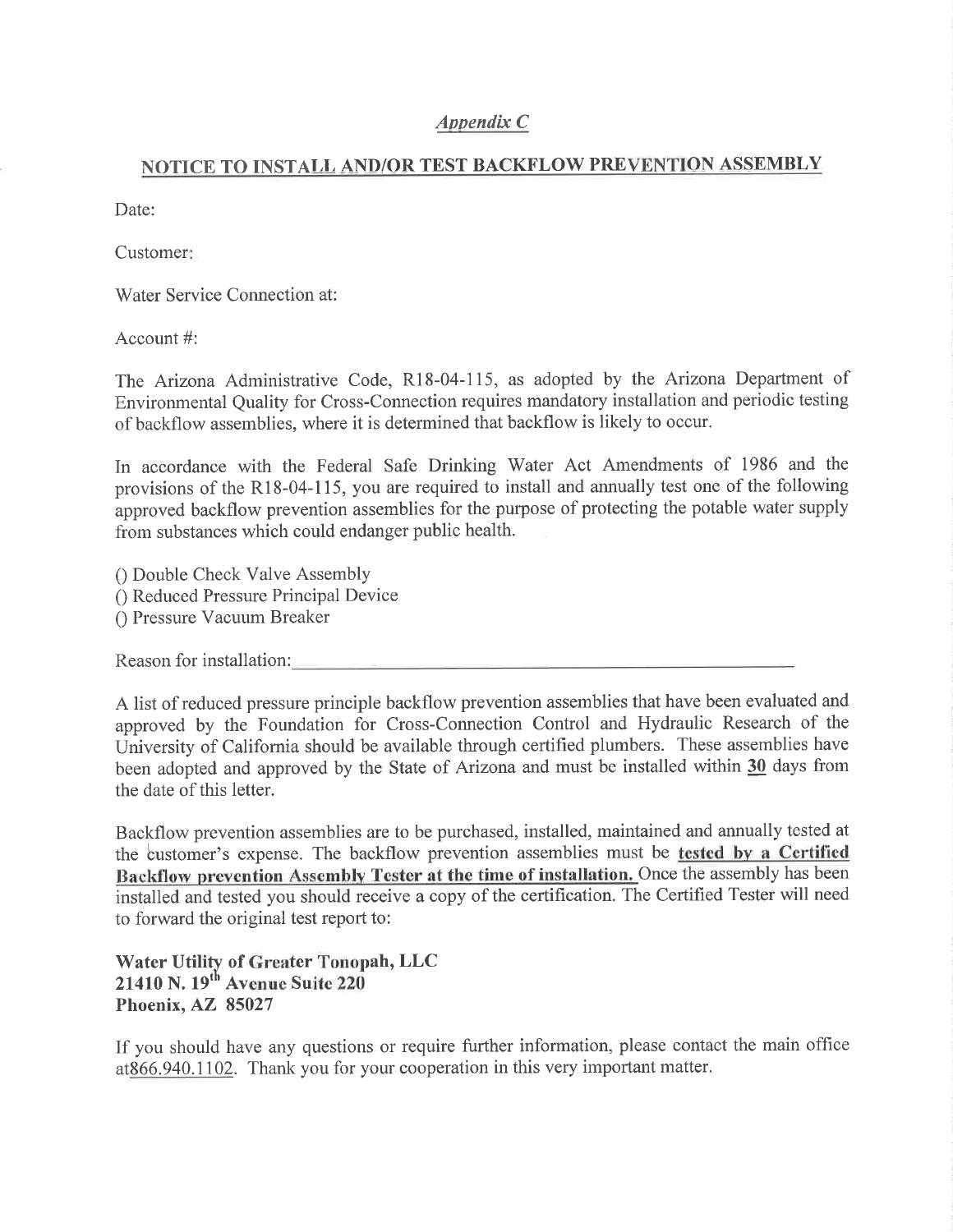#### Appendìx D

### SECOND NOTICE

#### NOTICE TO INSTALL/ TEST BACKFLOW PREVENTION ASSEMBLY

Date:

Customer:

Water service address

Account #

Dear Customer,

We recently wrote to you explaining the regulatory requirements for installing and /or testing your backflow prevention assembly. Installing and /or testing your BFP assembly are of the utmost importance as it is in place to protect the public water supply from possible contamination. We previously sent you a notice to comply with the requirements of the Arizona Administrative Code Rl8-4-115 regarding the requirements of backflow prevention.

If you have had your backflow prevention assembly installed and / or tested, please forward the report to:

Water Utilify of Greater Tonopah, LLC 21410 N.  $19<sup>th</sup>$  Avenue Suite 220 Phoenix, AZ 85027

If you have not complied with the requirements, please call us with the approximate date you expect to have your BFP assembly tested or installed. You are required to comply with this requirement within 14 days of this notice.

If you should have any questions or require further information, please contact our office at 866.940.1102.

Thank you for cooperation in this very important matter

 $\mathcal{F}^{\mathcal{A}}$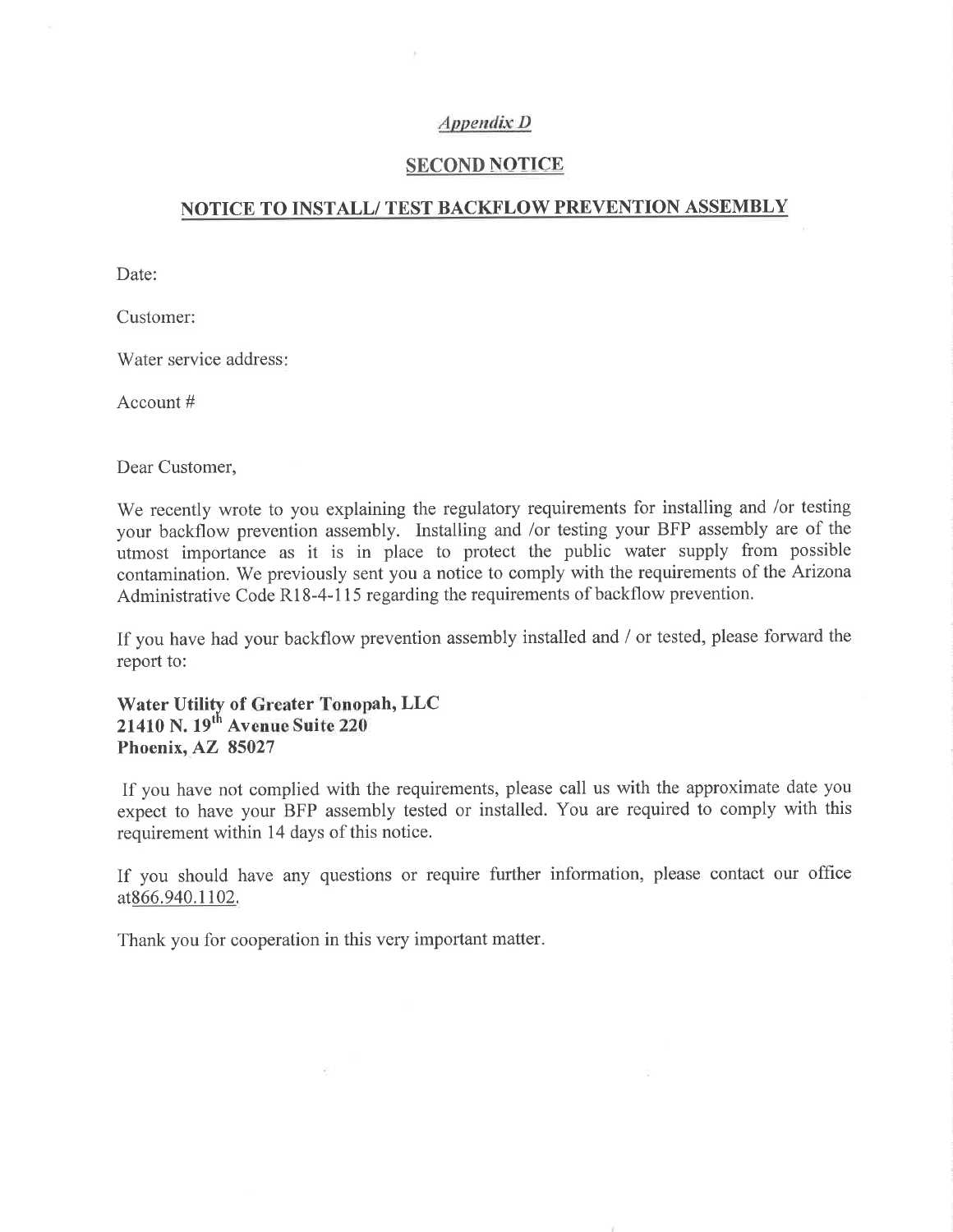#### Appendix E

### FINAL NOTICE

### TO INSTALL AND TEST BACKFLOW PREVENTION ASSEMBLY

Date:

Customer

Water service address:

Account #

Dear Customer,

We recently wrote to you explaining the regulatory requirements for installing and /or testing your backflow prevention assembly. Installing and /or testing your BFP assembly are of the utmost importance as it is in place to protect the public water supply from contamination. We previously sent you 2 reminder notices to comply with the requirements of the Arizona Administrative Code R18-4-115 regarding the requirements of backflow prevention.

If you have had your backflow prevention assembly installed and / or tested, please forward the report to:

Water Utility of Greater Tonopah, LLC 21410 N.  $19^{th}$  Avenue Suite 220 Phoenix, AZ 85027

If you have not complied with the requirements, please call us with the approximate date you expect to have your BFP assembly tested. You are required to comply with this requirement immediately after receiving this notice.

#### Failure to comply with the requirements of the Backflow prevention program will result in a disconnection of vour service.

If you should have any questions or require further information, please contact our office at866.940.1102.

Thank you for your cooperation in this very important matter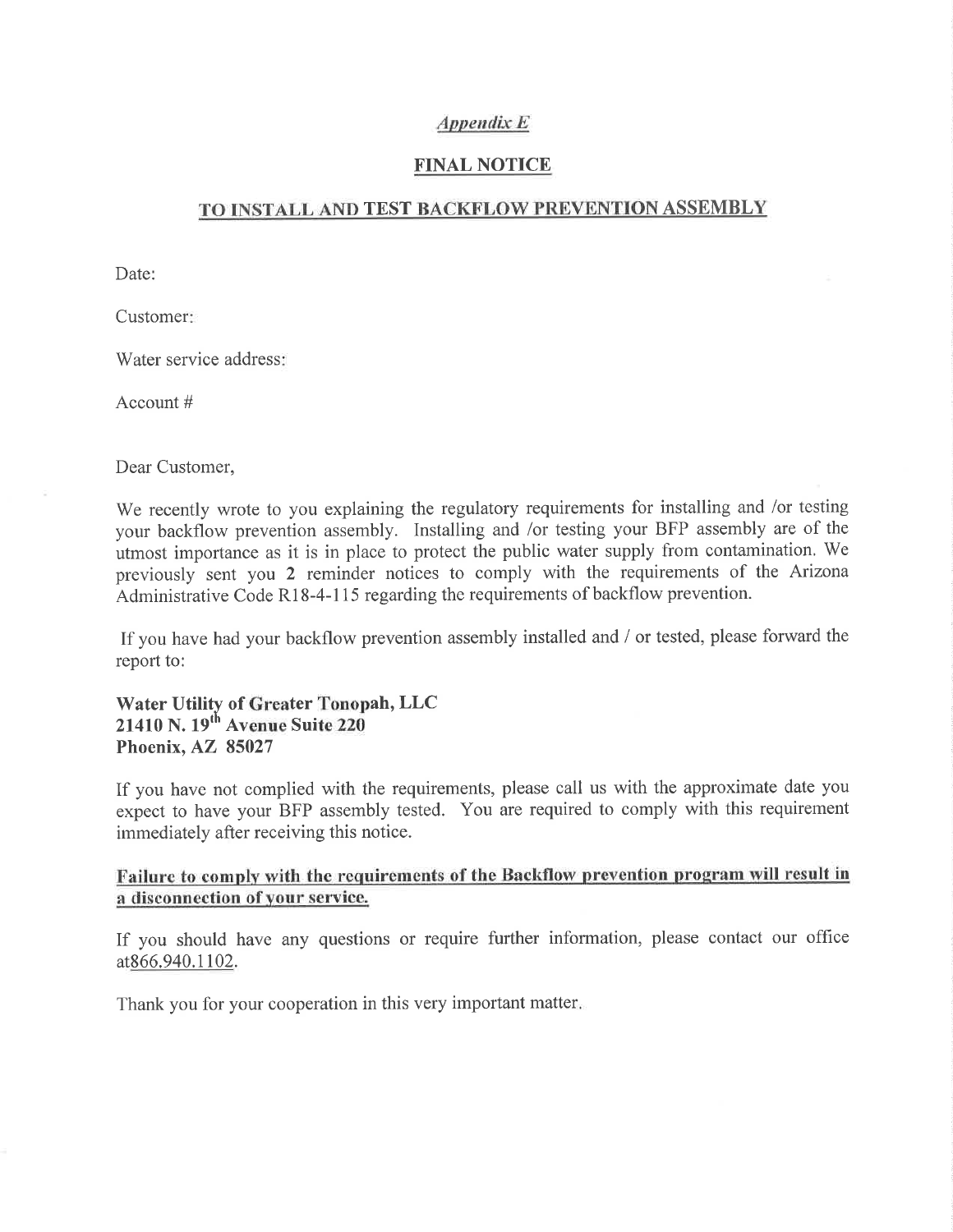### $Appendix F$

### DISCONNECT NOTICE

### FAILURE TO INSTALL AND TEST BACKFLOW PREVENTION ASSEMBLY

Date:

Customer

Water service address:

Account #

Dear Customer,

We recently wrote to you explaining the regulatory requirements for installing and /or testing your backflow prevention assembly. Installing and /or testing your BFP assembly are of the utmost importance as it is in place to protect the public water supply from contamination. We previously sent you 3 reminder notices to comply with the requirements of the Arizona Administrative Code Rl8-4-115 regarding the requirements of backflow-prevention.

Our records indicate you have failed to comply with the requirements of the backflow prevention program.

Your service will be DISCONNECTED on:

If you have had your backflow prevention assembly installed and / or tested, please forward the report to:

Water Utility of Greater Tonopah, LLC 21410 N. 19<sup>th</sup> Avenue Suite 220 Phoenix, AZ 85027

If your backflow prevention assembly is scheduled for testing, please have the company performing the testing contact our office at the numbers listed below to avoid any service interruption.

If you should have any questions or require further information, please contact our office at866.940.1102. Thank you for your cooperation in this very important matter.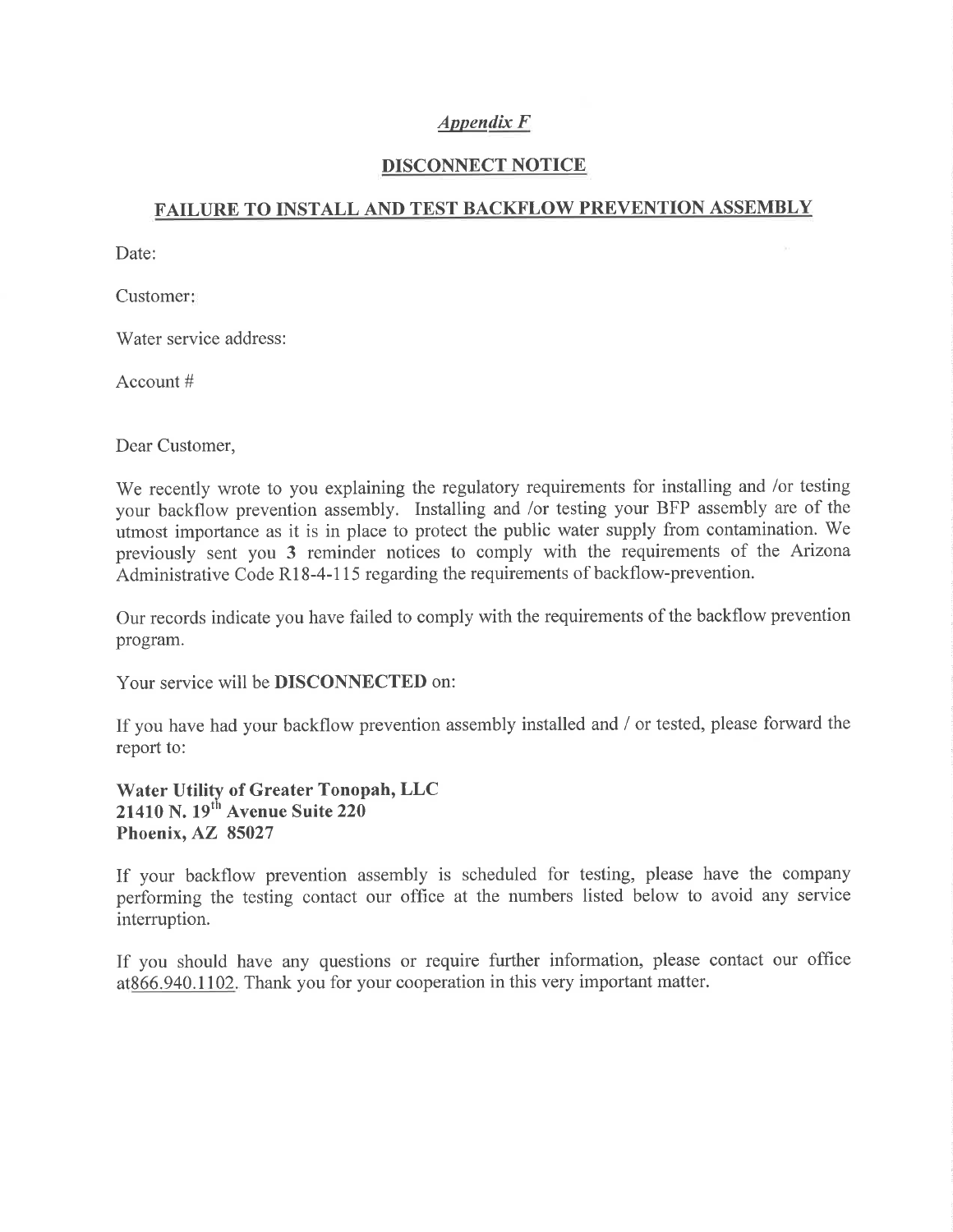| 1              | BEFORE THE ARIZONA CORPORATION COMMISSION                                                                |
|----------------|----------------------------------------------------------------------------------------------------------|
| $\overline{2}$ | COMMISSIONERS                                                                                            |
| 3              | <b>DOUG LITTLE - CHAIRMAN</b><br><b>BOB STUMP</b>                                                        |
| $\overline{4}$ | <b>BOB BURNS</b><br><b>TOM FORESE</b>                                                                    |
| 5              | <b>ANDY TOBIN</b>                                                                                        |
| 6              | DOCKET NO. W-20446A-09-0221<br>IN THE MATTER OF THE APPLICATION OF                                       |
| 7              | WATER UTILITY OF GREATER TONOPAH,<br><b>NOTICE OF FILING COMPLIANCE</b><br>INC. FOR APPROVAL OF A CROSS- |
| 8              | CONNECTION BACKFLOW PREVENTION<br>TARIFF.                                                                |
| 9              |                                                                                                          |
| 10             | In June 2016, Water Utility of Greater Tonopah, LLC converted from an Arizona                            |
| 11             | corporation to a limited liability company under the Arizona Entity Restructuring Act, A.R.S. §          |
| 12             | 29-2101. Under the Act, the converted entity remains "same entity without interruption as the            |
| 13             | converting entity." A.R.S. $\S 29-2406(A)(1)(b)$ . In connection with the reorganization, the name       |
| 14             | of the entity was changed from Water Utility of Greater Tonopah, Inc. to Water Utility of Greater        |
| 15             | Tonopah, LLC.                                                                                            |
| 16             | Accordingly, Water Utility of Greater Tonopah, LLC is submitting updated tariff sheets                   |
| 17             | reflecting its new name. Attached is the revised Cross-Connection Backflow Prevention Tariff             |
| 18             | reflecting the new name. No other changes were made.                                                     |
| 19             |                                                                                                          |
| 20             | RESPECTFULLY SUBMITTED this 13 <sup>th</sup> day of December, 2016.                                      |
| 21             | SNELL & WILMER L.L.P.                                                                                    |
| 22             |                                                                                                          |
| 23             |                                                                                                          |
| 24             | By<br>Timothy J. Sabo                                                                                    |
| 25             | One Arizona Center<br>400 East Van Buren Street                                                          |
| 26             | Phoenix, Arizona 85004                                                                                   |
| 27             | <b>Attorney for Global Utilities</b>                                                                     |
| 28             |                                                                                                          |
|                |                                                                                                          |
|                |                                                                                                          |